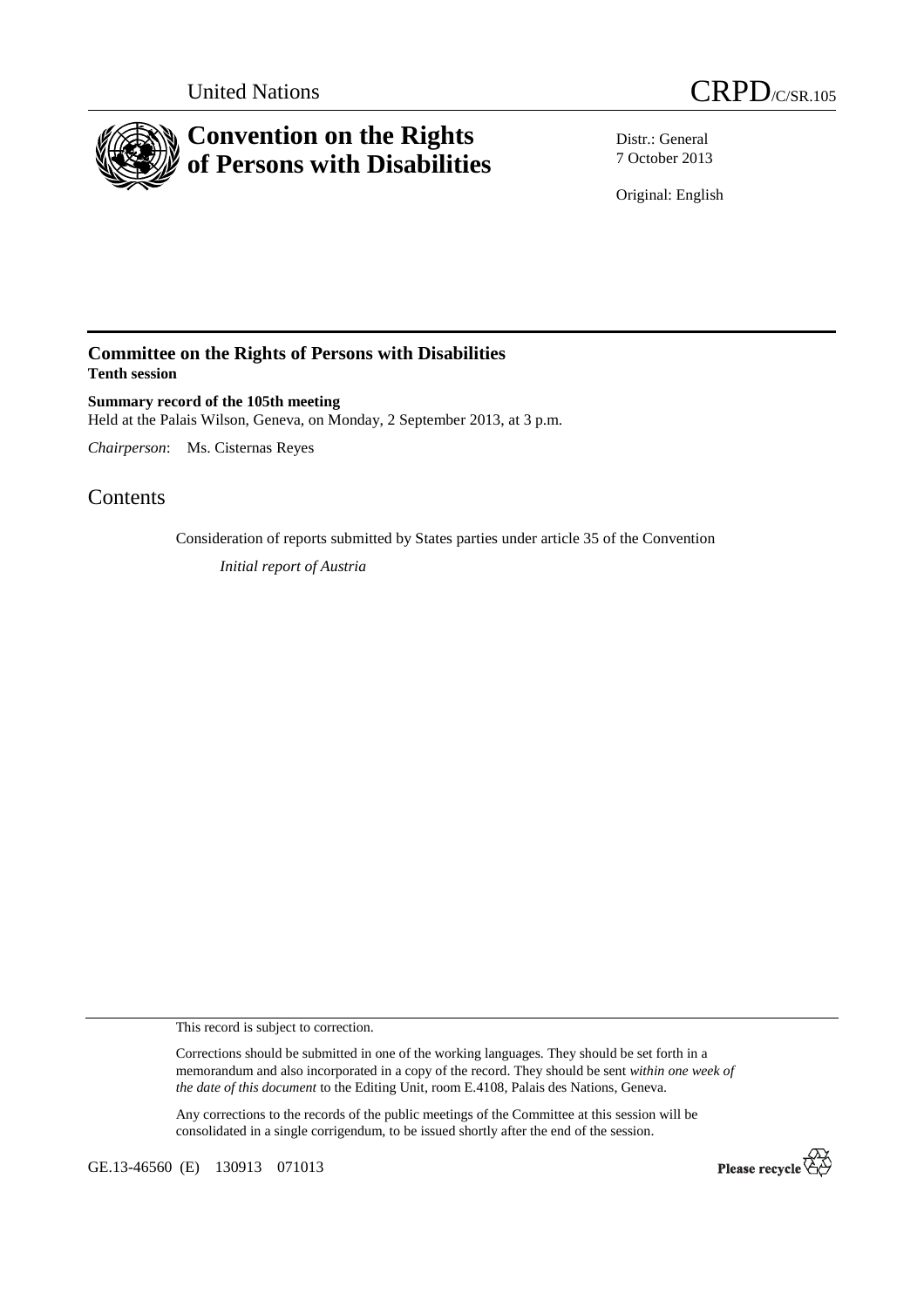*The meeting was called to order at 3 p.m.* 

## **Consideration of reports submitted by States parties under article 35 of the Convention**

### *Initial report of Austria* (CRPD/C/AUT/1; CRPD/C/AUT/Q/1 and Add.1)

1. *At the invitation of the Chairperson, the delegation of Austria took places at the Committee table.* 

2. **Mr.** Helmut **Tichy** (Austria), introducing his country's initial report (CRPD/C/AUT/1), highlighted the presence in his delegation of representatives from both the federal and Land (regional) levels, the European Commission and two national independent institutions that monitored the implementation of the Convention, namely, the Ombudsman Board and the Monitoring Committee. His country had been among the first to ratify the Convention and the Optional Protocol thereto, which had entered into force for Austria on 26 October 2008. The Convention had given added impetus to policy on disability, equal treatment and non-discrimination and become a frame of reference for disability rights action.

3. Great importance was attached in Austria to cooperation with NGOs, and a broad consultation had been held following ratification of the Convention in accordance with the principle of "nothing about us without us". Civil society organizations had participated in the development of the National Action Plan on Disability adopted in July 2012. It was noteworthy that several persons with disabilities were members of the Austrian parliament, where sign-language interpretation was provided, and that from January 2014 there would be two blind judges in the Austrian judiciary.

4. The National Action Plan on Disability 2012–2020 was the main framework for Austrian disability policy. It focused on eight key policy areas and highlighted the importance of the human rights approach to disability. In connection with the implementation of the Plan, a task force consisting of representatives of the federal and regional administrations, social partners, ombudspersons, researchers and disability organizations had been established to analyse data, set priorities and compile recommendations. The National Plan was complemented by efforts at the regional level and was aligned with the aims of the European Union Disability Strategy 2010–2020.

5. The shift towards seeing persons with disabilities as active participants in society had started in Austria in the 1990s, and a special anti-discrimination clause in respect of person with disabilities had been introduced in the Federal Constitution in 1997. The promotion and protection of human rights was the explicit responsibility of the Ombudsman Board, which, inter alia, monitored facilities and programmes for persons with disabilities in order to prevent exploitation, violence and abuse.

6. The Disability Equality Law of 2006 afforded protection against discrimination at work and in daily life and established the office of disability ombudsman. The law also provided for a mandatory conciliation procedure as an alternative to legal proceedings; since 2006, 47 per cent of conciliation proceedings had resulted in a settlement. Independent research on the impact of the Disability Equality Law had highlighted the positive effects of a successful conciliation procedure and the increasing awareness of the concept of a barrier-free society. In response to criticisms expressed by the researchers, protection against discrimination had been improved with regard to private insurance contracts and a new form of class action had been introduced in January 2013.

7. Accessibility was a key area of Austrian disability policy: 300 of the conciliation proceedings that had taken place under the new law were related to barriers in different areas of life and two thirds of the cases brought had succeeded.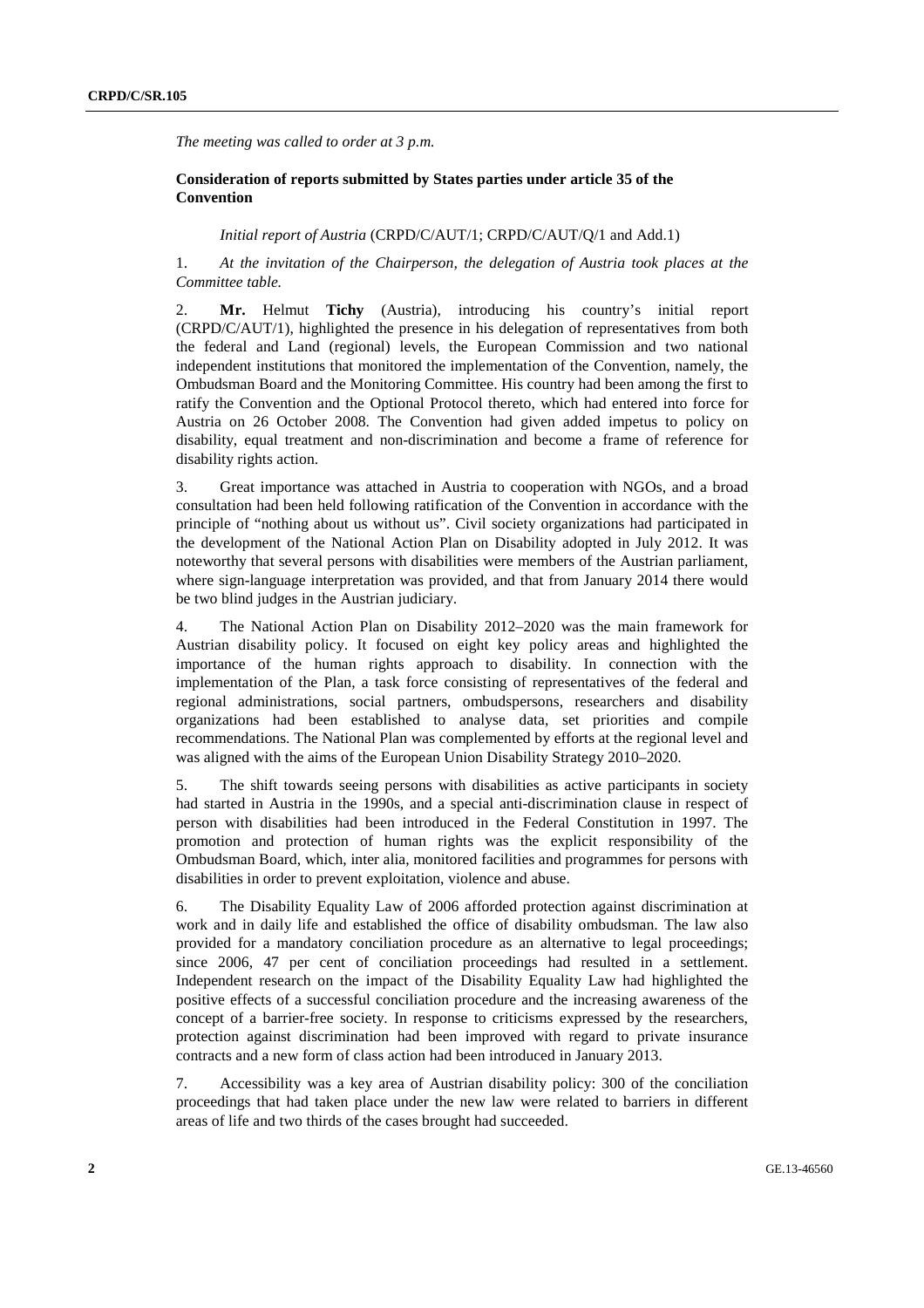8. Equal participation in education was fundamental to equal participation in society; accordingly, objectives had been set and a variety of measures taken in the field of inclusive education. The country's model inclusive region approach had been highlighted as a good practice at the sixth session of the Conference of States Parties to the Convention on the Rights of Persons with Disabilities in July 2013.

9. The transition from the current system of guardianship to a support system would be a long process. As part of that process, a pilot project on supported decision-making would be launched in the second half of 2013, and the possibility of peer counselling and free choice, by the persons concerned, of those who supported them would be explored.

10. Employment was one of the best ways of protecting against poverty. In that connection, he wished to highlight a vocational programme for disadvantaged young people introduced in 2003, which had been extended on account of its success, and a pilot project that would soon be launched to develop an inclusive work environment for persons with disabilities. Personal assistance, which enabled persons with disabilities to participate in the labour market, was a shared responsibility of the federal Government and the Länder, and different support systems were in place at the two levels. Efforts were being made to develop national regulation of personal assistance and broaden provision to all groups of persons with disabilities.

11. Social services were intended to assist independent living and were the responsibility of the Länder and local communities. Federal grants were provided for social services and a database of services had been established in 2012. Long-term financial support for persons with disabilities and those in need of care was received by 5 per cent of the Austrian population.

12. **Ms. Schulze** (Chairperson of the Monitoring Committee, Austria) said that, following ratification of the Convention, the Government had declared that no further action was required. Her Committee therefore welcomed the recent change of heart, which demonstrated greater recognition of the problems faced by persons with disabilities in realizing their rights. Implementation of the Convention across the different areas of government and levels of administration was difficult, however. The authorities in the Länder had been particularly slow to take action and had initially denied that the Convention was relevant at the regional level.

13. Awareness-raising was a cornerstone of Convention implementation and should be accorded high priority. Self-advocates with whom her Committee had met highlighted the lack of respect often experienced by persons with disabilities, notably in health-care settings, and reported not being taken seriously or not being considered equal. Yet efforts to challenge perceptions of disability had thus far been ad hoc.

14. Inclusive education was key to changing attitudes and tackling barriers. Accordingly, in its first recommendation, her Committee had called for education, including lifelong learning and the teaching profession, to be made accessible to all. The exclusion of persons with disabilities from mainstream education risked undermining efforts to promote equality in other areas of life. For example, support with decisionmaking could not be provided by adults who had had little contact with persons with disabilities. Likewise, violence prevention campaigns would fail as long as persons with disabilities remained in institutional settings where they were not enabled to set boundaries to protect themselves. The lack of political commitment and resources to implement inclusive education was therefore of deep concern.

15. Measures were needed in many areas to increase participation, including of nondisabled persons. It was also important to ensure that self-advocates, supporters and family members not only gained access to discussions, but could also participate meaningfully. While various ministries had improved their participatory processes, there were worrying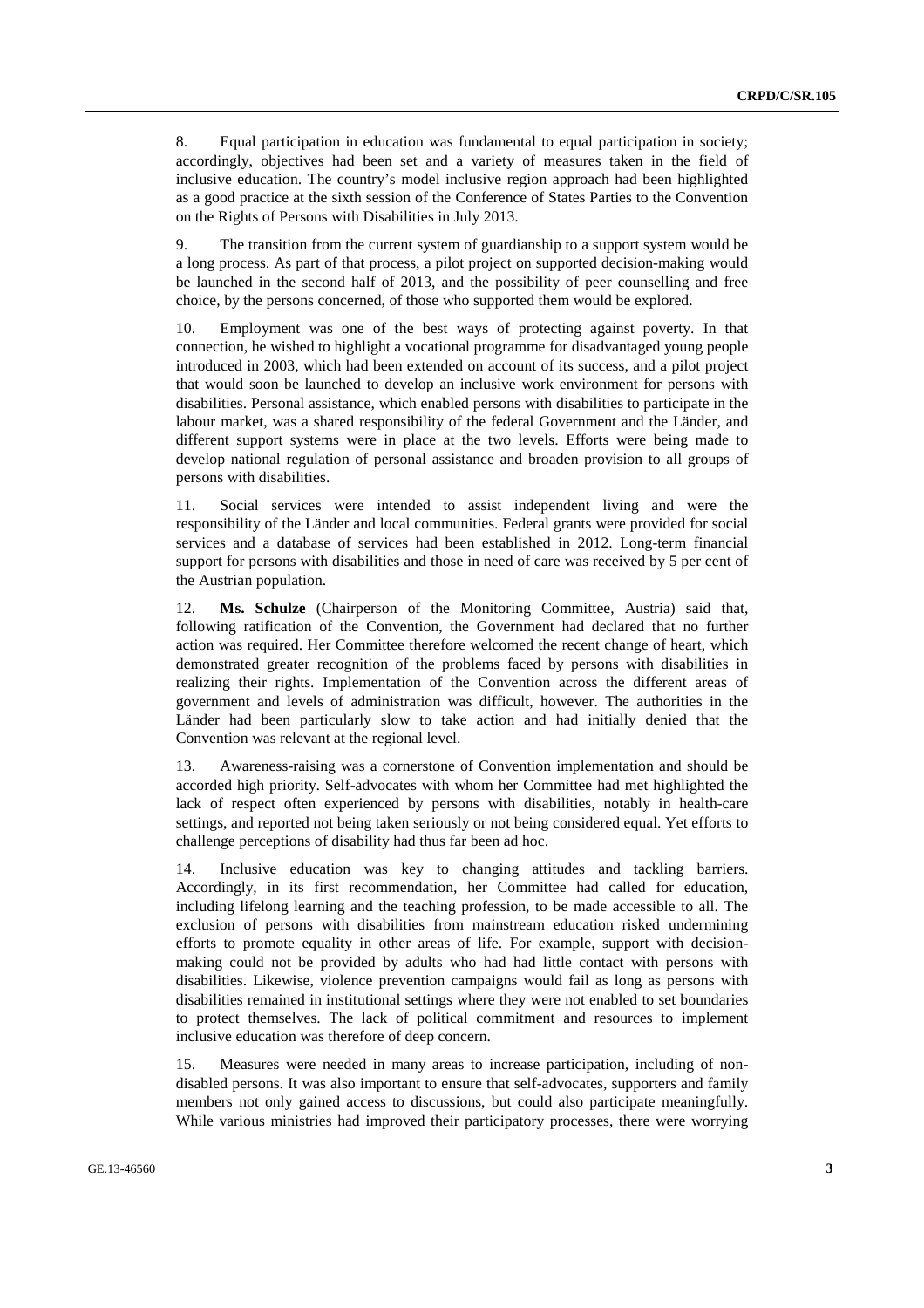signs of complacency. Moreover, the standards developed by the federal Government were not being applied across the various levels of administration.

16. Lastly, it was recognized, including within the Government, that her Committee had certain institutional shortcomings. She was therefore puzzled by the assertion in the replies to the list of issues (CRPD/C/AUT/1/Add.1) that those problems had been addressed.

17. **Mr. Krauter** (Chairperson of the Ombudsman Board, Austria) said that his organization was an auxiliary institute of the parliament and performed its duties independently. Any person affected by maladministration could file a complaint with the Board. Since 2012, the Board had taken on the additional responsibility of promoting and protecting human rights as an independent authority in accordance with article 16, paragraph 3, of the Convention and as a national preventive mechanism under the Optional Protocol to the Convention against Torture. It was therefore competent to undertake unannounced visits to facilities that served persons with disabilities, with the participation of peer counsellors and interpreters if required, and had the right to access all areas in the facilities visited and to conduct interviews with patients and their family members and with staff. If any evidence of human rights abuses was found, an investigation was launched, which could lead to an official finding of maladministration.

18. The work of the Board was discussed with representatives of the public authorities on a weekly television programme. The Board was assisted by a human rights advisory council, which helped to determine investigative standards, and by NGOs, ministries and experts from the Council of Europe. The Board also networked with other ombudsman institutions and exchanged information on the performance of duties under article 16, paragraph 3.

19. Investigations had been launched into a number of cases involving maladministration or poor conditions in facilities serving persons with disabilities. The most common problems encountered were authoritarian behaviour on the part of staff and a lack of regard for the autonomy of clients in some facilities. Other issues raised included poor building design, improper placement of young persons in institutions, a lack of complaint procedures, and poorly qualified staff. Fragmentation of responsibility for disability issues was a particular difficulty, as was the lack of reliable data on persons with disabilities who were cared for in institutions. The most significant tasks facing the Board were to promote deinstitutionalization and inclusion in the community and to raise awareness of the equal rights of persons with disabilities.

20. **Mr. McCallum** (Country Rapporteur) said that, while the National Action Plan on Disability was welcome, greater coordination was needed between the Länder and the federal Government to ensure that the Convention was applied without any limitations or exceptions, as stipulated in the instrument. The medical model of disability appeared to dominate in Austrian legislation. Consideration should therefore be given to aligning legislation with the social model of disability.

21. Anti-discrimination legislation should be strengthened. Currently, only one type of remedy was provided for in case of discrimination, namely, financial compensation; there was thus no requirement to remove discriminatory barriers. Furthermore, the legislation on discrimination varied in the different Länder and did not provide for any injunctive powers.

22. Much had been achieved in the area of accessibility, but, with responsibilities divided between the federal Government and the Länder, it seemed that greater coordination was called for. A common inclusive approach to accessibility should be developed.

23. Inclusive education had not been fully embraced in the State party, and the number of children in special schools was rising. There were also few university graduates with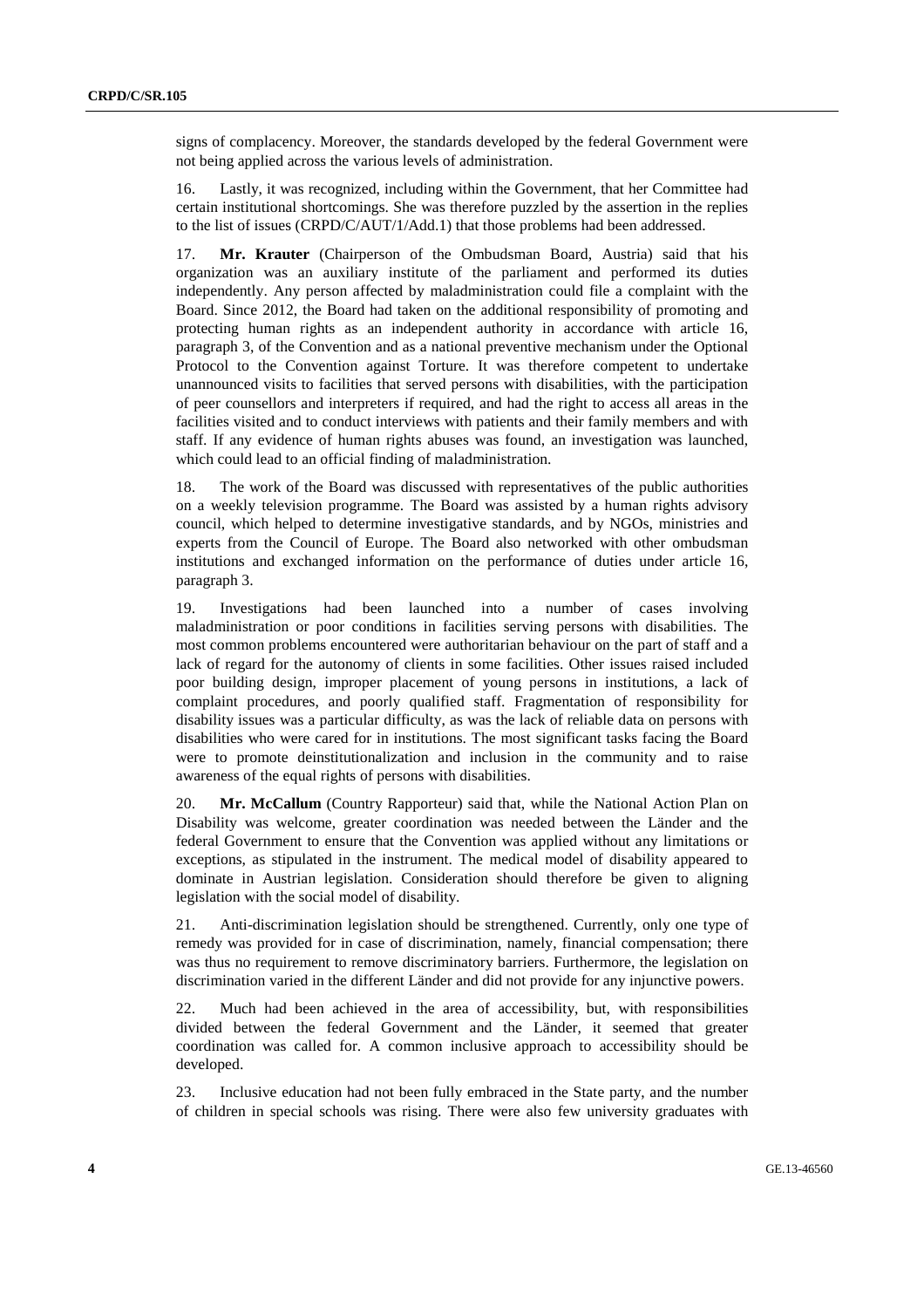disabilities. Moreover, the lack of teacher training for teachers with disabilities and for teachers who could use sign language put deaf children at a significant disadvantage.

24. Regarding the employment of persons with disabilities, there were too many sheltered workshops in the State party. Approximately 19,000 Austrians were employed in such workshops, receiving low wages. There were also significant variations in the number of workshops in the different Länder; that warranted the introduction of a coordinated federal approach, including limits on the number of workshops. In addition, action should be taken to address the significant gap in employment rates for men and women with disabilities. Although quotas had been introduced to encourage the employment of persons with disabilities, fewer than a quarter of companies adhered to them, the majority preferring to pay a supplementary tax. His personal view was that programmes to increase employment rates were preferable to the application of quotas.

25. Too many Austrians with disabilities were living in institutions, where they were more vulnerable to violence and abuse, and he hoped that both the federal Government and the Länder would increase efforts to enable them to choose where they lived. In 2012, approximately 55,000 Austrians were under guardianship, half of them for all aspects of life. The guardianship laws were out of step with article 12 of the Convention and, despite the planned pilot programme on supported decision-making, much more needed to be done to limit substitute decision-making. More also needed to be done to eliminate sexual and other kinds of violence against persons with disabilities.

26. As to the established right of persons with disabilities to vote, too few polling booths reportedly met full accessibility standards, which was a matter of concern. Austrian disabled persons' organizations were also understandably unhappy with the German translation of the Convention, which referred to "integration" instead of "inclusion". The issue highlighted the need for persons with disabilities to be involved in preparing future translations of the Convention.

27. The establishment of a committee to monitor the implementation of the Convention was a welcome development, but it needed to be fully independent and to have an adequate budget. A monitoring committee should also be set up in each Land to ensure a coordinated approach to persons with disabilities across the country.

### *Articles 1–10*

28. **Mr. Tatić** asked the delegation to indicate the number of cases of discrimination against persons with disabilities that had been settled out of court and the outcome of those that had gone to court. In particular, he wondered if there had been any instances of the guilty parties remedying their behaviour instead of just paying the fines established in the relevant law.

29. He enquired whether the provision of sign-language interpreting in the parliament was an ad hoc arrangement or a permanent one, and when the various stages of the plan to remove architectural barriers in Vienna by 2042 would be completed. He also wished to know how public procurement now worked under the new European Union regulations on the matter and what mechanisms had been put in place to ensure that all goods and services acquired with public money were accessible to all. Lastly, he asked whether the Government had plans to improve the mechanisms for monitoring compliance with the building code to ensure the accessibility of all new buildings since, according to civil society reports, stronger oversight was required.

30. **Ms. Degener** said that the use of the term "integration" instead of "inclusion" in the German translation of the Convention had been strongly criticized because integration referred to making a person fit into society, while inclusion referred to changing society to make room for the different needs of persons with disabilities. A German NGO had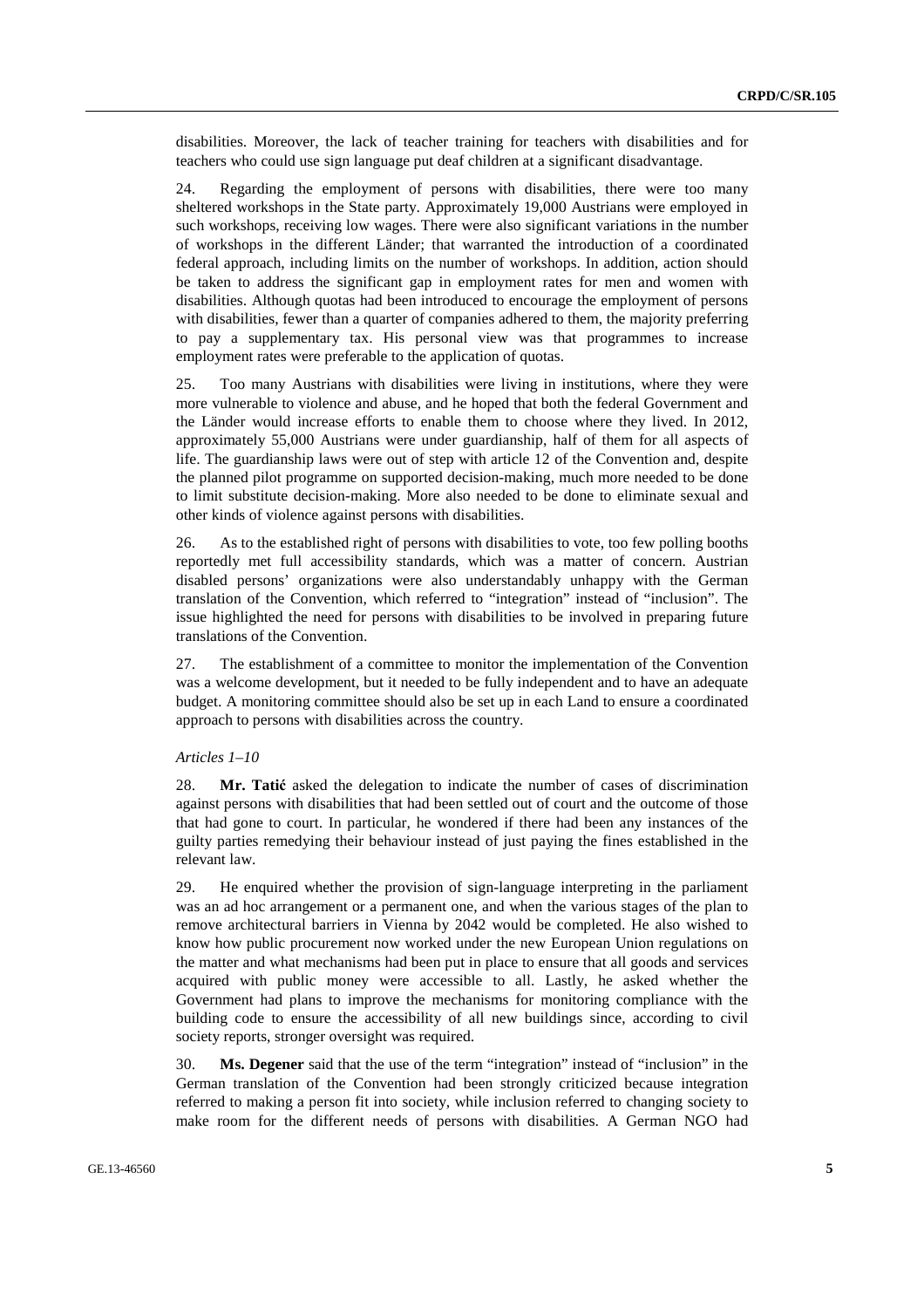prepared a shadow translation that was already widely used by civil society, and she wondered if the Austrian Government had any plans to adopt it as the official translation of the Convention, which would set an example for the other German-speaking countries.

31. The Committee had received information that women and girls with disabilities in Austria lacked protection against violence, abuse and discrimination in employment, and she wished to know if the Government had plans in place to address the situation.

32. **Mr. Langvad** asked how Austria intended to incorporate the Convention in its national legislation, especially considering it was a federal State. The concept of disability used in Austria seemed to be rather medical and narrow, but he would welcome clarification of the matter. Information on how multiple discrimination was addressed and how older persons with disabilities, for example, were protected against it by law, would be appreciated. He also wished to know how persons with disabilities were protected against discrimination outside the field of employment. He enquired what measures were taken to protect the best interests of the child and the child's human rights when decisions were made that concerned a child with disabilities. Lastly, he asked what plans the Government had to change Austrian society's perceptions of persons with disabilities, which seemed to be very outdated.

33. **Ms. Quan-Chang** requested more information on how the State party's antidiscrimination laws protected persons with disabilities from minority ethnic groups against multiple discrimination and ensured their access to health, education and employment opportunities.

34. **Mr. Al-Tarawneh** asked whether as much attention was being paid in the Government's national accessibility plan to education, training and awareness-raising as to the other areas the plan covered, such as construction and public services. More information on how access to information and communication technologies was being addressed would be appreciated. The application of the concept of universal design might be a way to ensure a shift towards the inclusion rather than the integration of persons with disabilities.

35. **Mr. Kim** Hyung Shik said that he too wished to raise the issue of the medical definition of disability, which, by emphasizing the incapacity of persons with disabilities, conferred an inferior social and economic status on them and thus excluded them from society. It was essential to deconstruct the view of disability as a charity issue.

36. He wished to know what group of persons was supposed to be protected by the law against disability-related discrimination referred to in paragraph 53 of the State party's report and whether only certain types of disability were covered. He was concerned that the focus on protection ran counter to the spirit of the Convention, which encouraged a rightsbased approach. Disabled persons' organizations had reported that only a small proportion of the measures envisaged in the National Action Plan on Disability had been put into effect. He wondered how the plan interfaced with the Council of Europe action plan.

37. **Mr. Buntan** asked the delegation to report on any efforts to harmonize the antidiscrimination laws in force at the Land and federal levels. He also asked how distinctions were drawn between service providers and disabled persons' organizations in relation to the representation of persons with disabilities in law-making and policymaking.

38. **Mr. McCallum** said that the fragmentation between the federal Government and the Länder was a major problem in Austria. He would like to know if there were plans to improve coordination between the two. For example, the Länder were by and large the providers of services for persons with disabilities, but their involvement in the National Action Plan on Disability was limited. Insufficient thought had possibly been given to awareness-raising to bring about a real paradigm shift in attitudes to disability, and more programmes of all kinds were needed. Lastly, he was concerned by reports that it was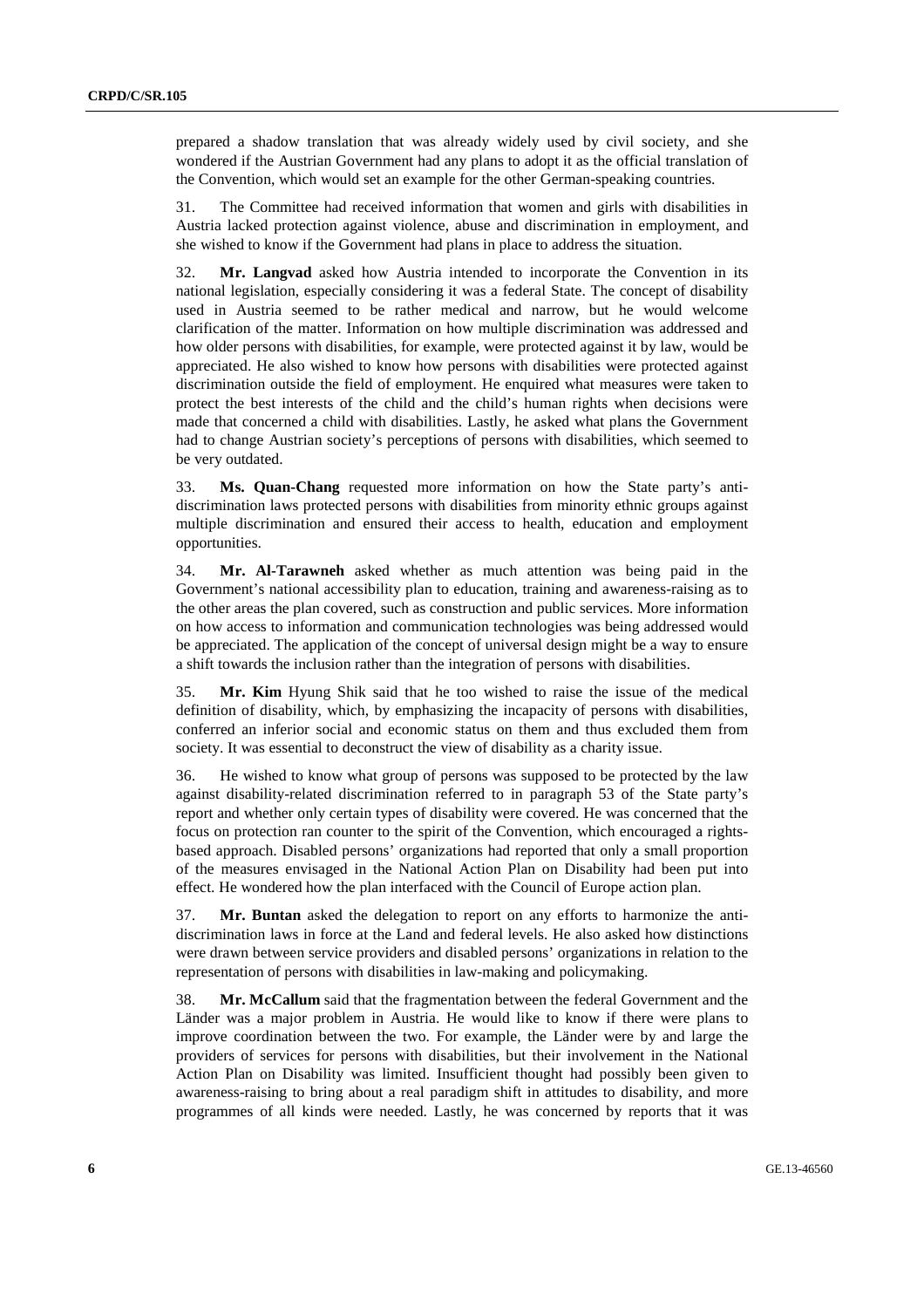difficult to obtain information on Austrian websites about the State party's submission of its initial report under the Convention.

39. **Ms. Peláez Narváez** asked what specific measures had been taken to address the multiple discrimination faced by women with disabilities in regard to violence, employment and participation in political life. Apparently, there was only one organization in Austria for women with disabilities, and that was only for women with intellectual disabilities; that situation needed to be rectified. She would appreciate more detailed information on the practical measures being taken to improve the political representation of women with disabilities as part of the National Action Plan on Disability. She also wished to know whether the Government's general gender policies and women's rights policies took account of disability issues.

40. According to the Committee on the Rights of the Child, the number of children with disabilities in Austria who were institutionalized was alarming. The ruling that parents could ultimately decide whether inclusive or special education was best for their child was a major setback. She enquired what follow-up had been given to the recommendations of the Committee on the Rights of Child.

41. By law, abortions were permitted in Austria up to the last stages of pregnancy if the unborn child was diagnosed as having a disability, and the number of children with Down syndrome had fallen considerably, unlike in other European countries where it had risen slightly. She wished to know what information was made available to the parents when a foetus was diagnosed as having a condition such as Down syndrome, so that they would understand the child's real development potential and appreciate the contribution made by disability to the diversity of human society.

42. **Mr. Babu** asked which specific format had been used to publish the easy to read version of the National Action Plan on Disability and which category of persons with disabilities it targeted. Information on access to HIV/AIDS and to sexual and reproductive health services for persons with disabilities would be appreciated.

43. **Mr. Lovászy**, referring to the organizational structure of disability policy in Austria presented in paragraph 15 of the State party's report, asked whether the body responsible for Austrian standards on accessibility, which covered housing and transport, also dealt with education and communication, including sign-language interpreting services and the related standards. He was concerned that if the body operated at the Land level only, it would be difficult to guarantee equal accessibility standards nationwide. More details on the financial grants available to companies for improving accessibility would be appreciated. He wished to know if all disability-related legislation had been evaluated during the process referred to in paragraph 69 of the State party's report. He asked what was meant by "medium term" when the Government stated, in paragraph 116 of the report, that it aimed to have all television programmes subtitled in the "medium term". With regard to sign language, he requested an explanation as to why the availability of sign-language interpreting was limited during parliamentary sessions after 7 p.m. and asked if Austria had a sign-language version of the Convention.

44. **Mr. Ben Lallahom** asked whether persons with disabilities in Austria had been properly informed about the content of the Convention, and, if not, what strategies would be used to achieve that objective.

45. **The Chairperson**, speaking in her personal capacity, asked what specific steps the State party planned to take to mainstream and implement a social model of disability based on respect for human rights in relation to the various topics covered by the Convention. She wished to know why cases of alleged multiple discrimination on the ground of disability plus another ground were referred to the Federal Social Office rather than the Equal Treatment Commission. The delegation should indicate what effective judicial remedies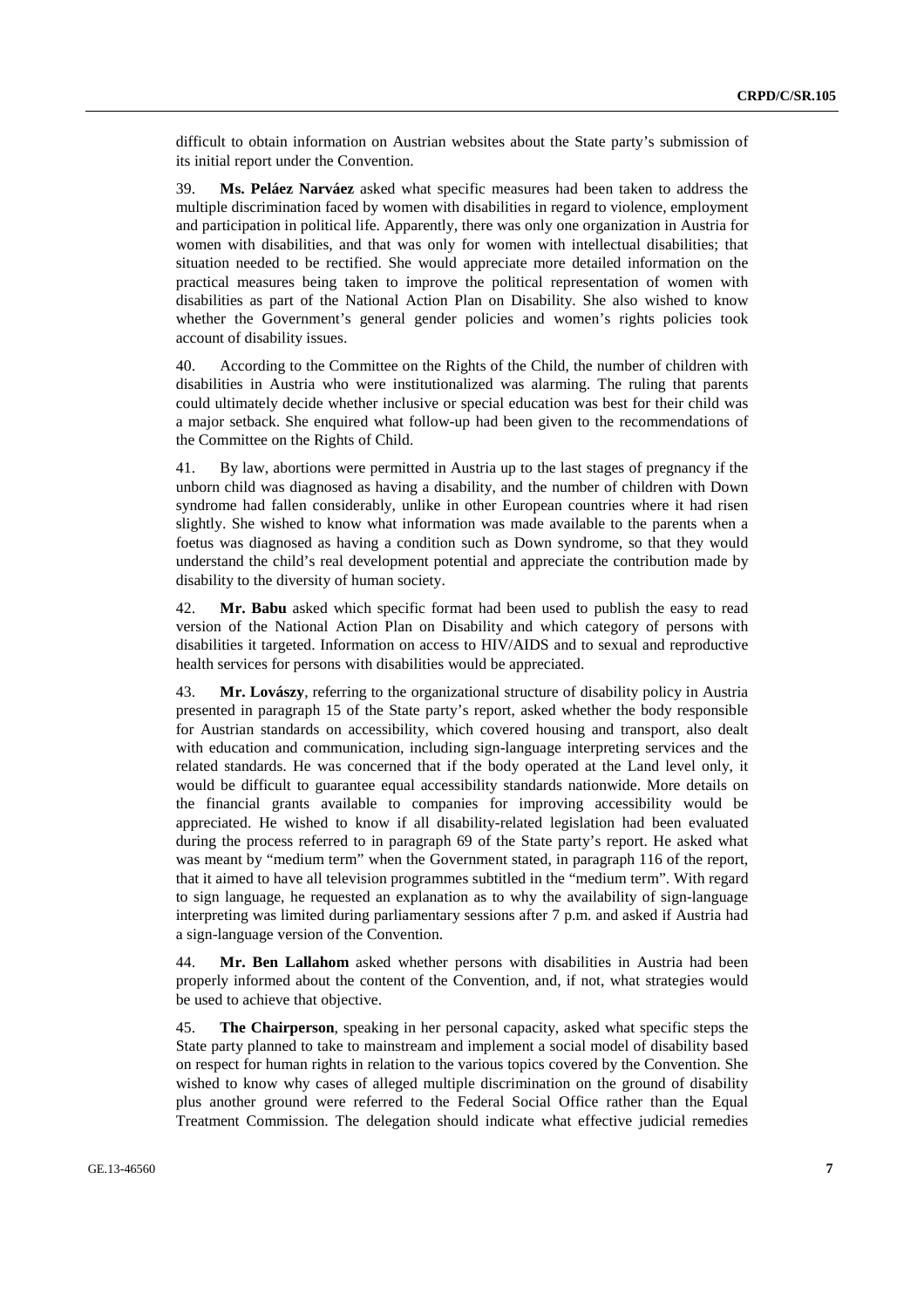were available to persons with disabilities who suffered discrimination, apart from mere financial compensation. In the context of equality and non-discrimination, she asked why abortions of foetuses with malformations were allowed until the end of pregnancy, whereas in all other cases abortion was allowed only within the first three months of pregnancy.

#### *The meeting was suspended at 4.45 p.m. and resumed at 5.10 p.m.*

46. **Mr.** Helmut **Tichy** (Austria) said that the Committee's comments had been very constructive and would help the Government to identify priorities for action, one of which, clearly, was the terminology used in the official German translation of the Convention. While Austria generally aimed to share a common German-language version of international instruments with other German-speaking countries, that was not absolutely necessary. The Government would examine the issue and consider adopting the proposed alternative translation.

47. The provision of sign-language interpretation of parliamentary sessions was a permanent arrangement. The interpretation was available to the public through television broadcasts. It did not end at 7 p.m., as reported, but covered the meetings in their entirety.

48. **Mr. Hofer** (Austria) said that definitions of disability in Austrian law varied slightly according to the objective of the law in which they were contained, but that all definitions generally described disability as a condition of the body, mind or spirit that made it difficult for an individual to participate fully in society. In 2010, a new ordinance had been issued establishing a more modern, medical approach to identifying disabilities. That approach used different criteria for children compared with adults and attempted to take account of the social aspect of disability.

49. With regard to awareness-raising, the Federal Ministry of Labour, Social Affairs and Consumer Protection had worked in cooperation with the Austrian public broadcasting company Österreichischer Rundfunk (ORF) to produce a television programme highlighting opportunities for persons with disabilities in the labour market. While there were laws regulating television programming, private broadcasters were free to create their own programmes. Government health policies for children and young people with disabilities focused on early diagnosis and equal rights. The Government, in cooperation with the Council of Europe, would host a large conference on human rights and persons with disabilities in 2016.

50. The federal structure of Austria had been enshrined in the Constitution since 1920. The federal Government and the Länder were required to ensure that their laws were compatible. The Länder had not participated in the drafting of the National Action Plan on Disability, but they had recently proposed becoming more active in its implementation, and it was expected that increased cooperation would result in better coordination of laws at the federal and Land levels.

51. **Ms. Edler** (Austria) said that the task force for the implementation of the National Action Plan on Disability included one Land representative, and she was confident that other Länder would also follow suit and participate. Her own Land, Styria, was the only one thus far to have established an action plan on disability, which covered the period from 2012 to 2020 in three separate phases. Several specific awareness-raising activities had been carried out by the Länder, such as the dialogue held with persons with disabilities on the implementation of the Convention in Lower Austria. In another Land, an inclusive education curriculum had recently been developed, and workshops were planned to raise awareness among teachers, public officials and school authorities.

52. **Mr. Rubisch** (Austria) said that an agreement had been reached in 47 per cent of the more than 1,400 conciliation proceedings handled by the Federal Social Office. Statistics on court cases involving disability-based discrimination were not available, as the courts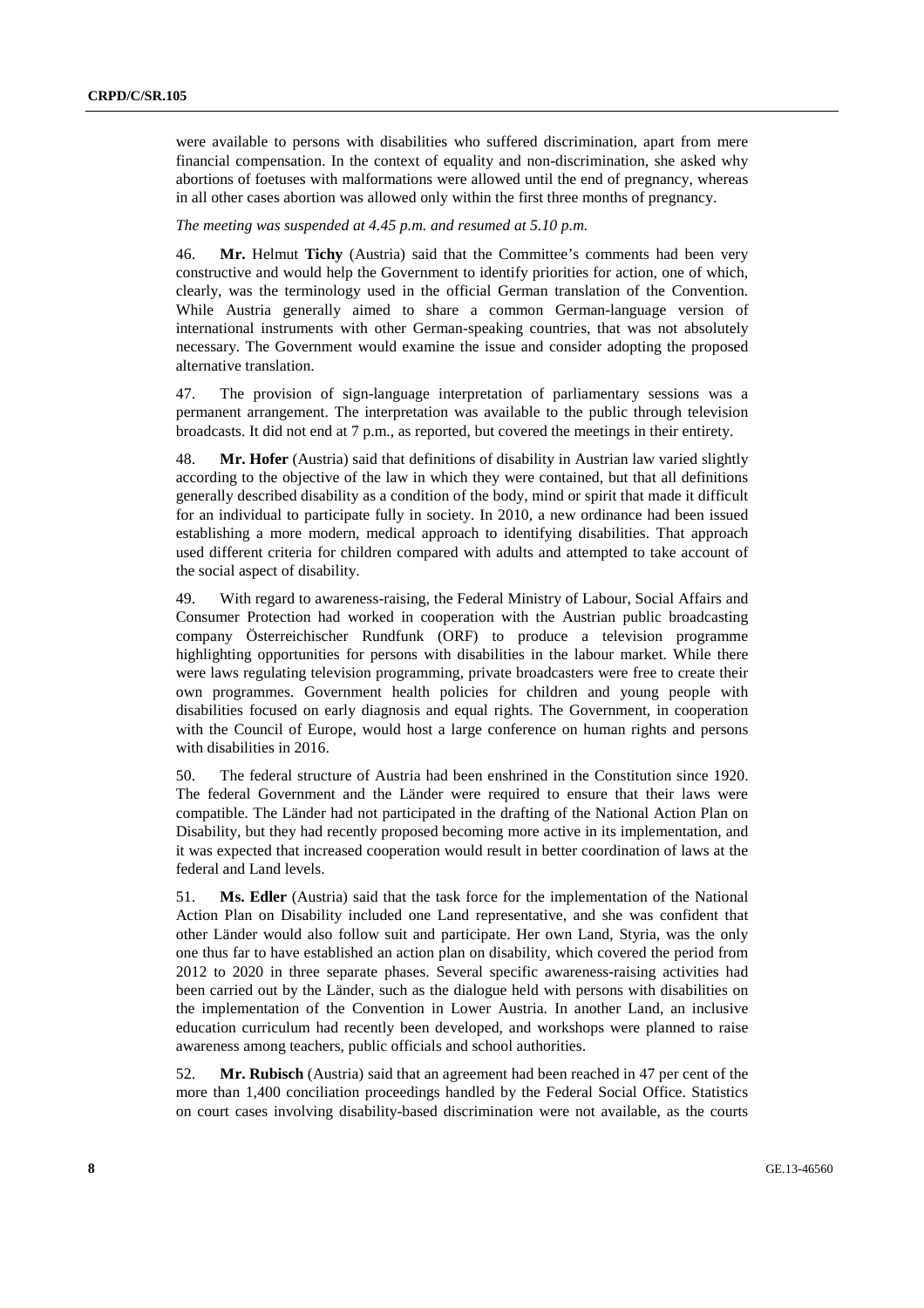did not record whether plaintiffs had disabilities. Nevertheless, there were examples of cases in which the courts had decided in favour of persons with disabilities on issues concerning barrier-free access. Sign-language interpreters were provided during proceedings whenever necessary, as not doing so would constitute discrimination.

53. While it was true that, under current anti-discrimination legislation, persons who suffered discrimination on the ground of disability were entitled only to financial compensation, a law on the employment of persons with disabilities also established their right to further training or improved working conditions. A task force would soon be established to improve protection for persons with disabilities and reform antidiscrimination legislation on the basis of two recent studies. Cases of alleged multiple discrimination on the ground of disability plus another ground were referred to the Federal Social Office because that body had special knowledge of issues affecting persons with disabilities, and it was believed that it could better take account of their needs. When members of ethnic minorities with disabilities suffered multiple discrimination they received higher compensation than for discrimination on a single ground.

54. The Government was aware of the problems raised by the legal provisions on abortion, and a proposal had been made to hold a wider discussion of the issue with all stakeholders.

55. A 2008 law stipulated that all government websites must be barrier free, and the National Action Plan on Disability included a chapter on accessibility. ORF had established a plan for the gradual increase of barrier-free programming. Currently, audio descriptions were available for 750 hours of television programming, and 60 per cent of programmes on the ORF 1 and ORF 2 stations were subtitled. In response to the criticism that only a few of the measures in the National Action Plan on Disability had been implemented, he wished to assure the Committee that that was not the case and that implementation of the Plan was moving in the right direction.

56. **Ms. Maurer** (Austria) said that the plan for barrier-free access to Land government buildings in Vienna covered a 30-year period in three 10-year stages. It provided for periodic evaluations and established criteria for deciding which buildings should be given priority.

57. **Mr. Filler** (Austria) said that the Ministry of Economy, Family and Youth had established a monitoring board made up of independent experts to oversee the implementation of the best interests of the child. The board was divided into 12 subgroups, including one on the situation of children with disabilities, one on children threatened by discrimination and another on children's participation in affairs concerning them. Austria was currently the only country in the world where the principle of the best interests of the child was enshrined in the Constitution, which referred explicitly to the right of children with disabilities to equal treatment in all areas of life. A federal law on children's issues had been adopted on 1 May 2013, and the Länder had one year to bring their laws into line with that legislation and adjust the services they provided for children. An administrative agreement between the federal Government and the Länder established that harmonized standards must be developed, for example regarding the issue of childcare and preschool education. While the regulation exempting parents of children with disabilities from the requirement to send their children to kindergarten had been invoked only 11 times in the 2011/12 school year, he recognized that it was problematic.

58. **Ms. Fehringer** (Austria) said she recognized that equality between men and women had not been achieved in Austria, and that women with disabilities faced double discrimination. They often held poorly paid jobs and suffered from a lack of education, vocational training and access to information and justice. Nevertheless, some progress had been made. For example, there were many counselling and protection centres for women in